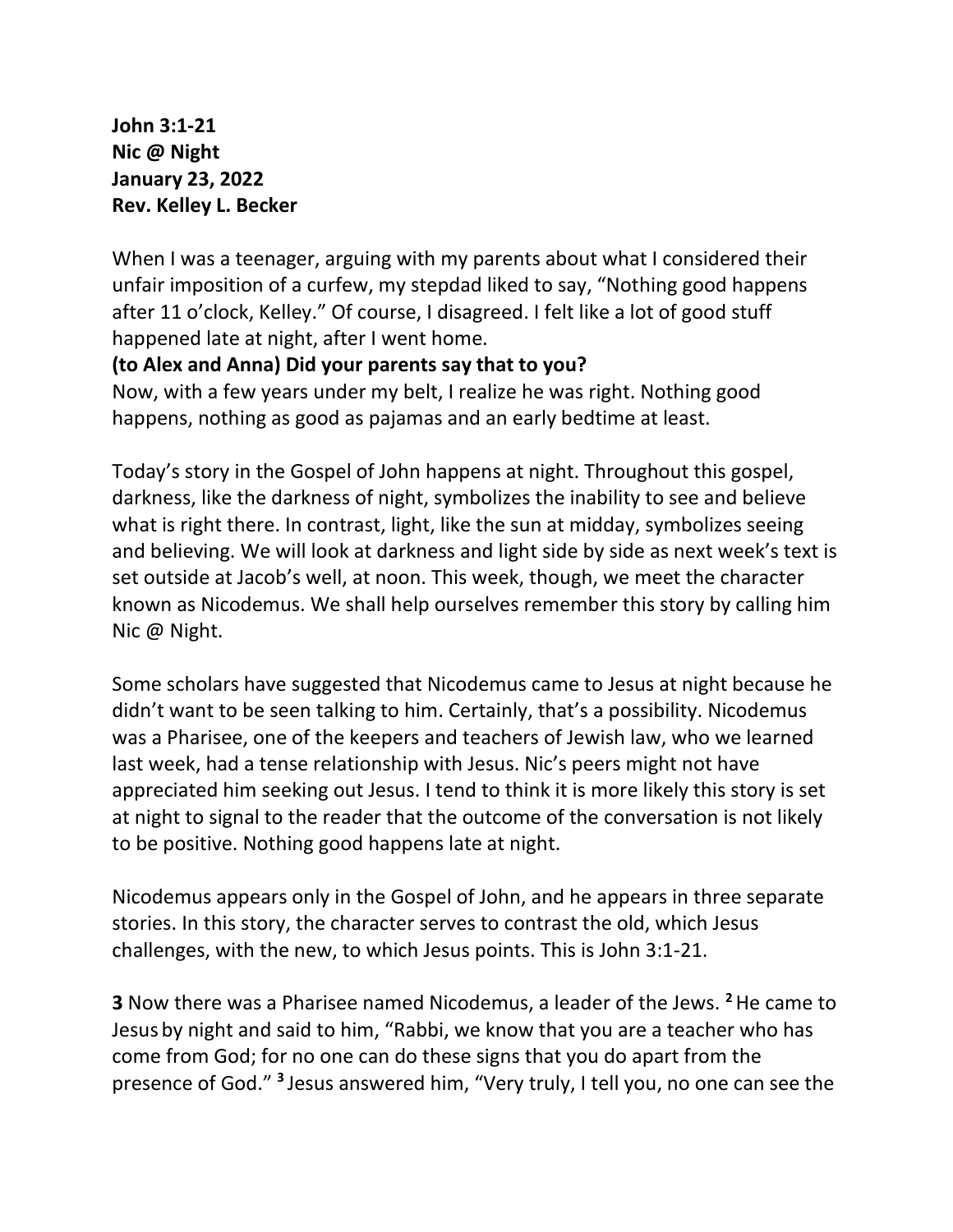kingdom of God without being born from above." **<sup>4</sup>**Nicodemus said to him, "How can anyone be born after having grown old? Can one enter a second time into the mother's womb and be born?" **<sup>5</sup>** Jesus answered, "Very truly, I tell you, no one can enter the kingdom of God without being born of water and Spirit. **<sup>6</sup>**What is born of the flesh is flesh, and what is born of the Spirit is spirit. **<sup>7</sup>**Do not be astonished that I said to you, 'You must be born from above.' **<sup>8</sup>** The wind blows where it chooses, and you hear the sound of it, but you do not know where it comes from or where it goes. So it is with everyone who is born of the Spirit." **<sup>9</sup>**Nicodemus said to him, "How can these things be?" **<sup>10</sup>** Jesus answered him, "Are you a teacher of Israel, and yet you do not understand these things?

**<sup>11</sup>** "Very truly, I tell you, we speak of what we know and testify to what we have seen; yet you do not receive our testimony. **<sup>12</sup>** If I have told you about earthly things and you do not believe, how can you believe if I tell you about heavenly things? **<sup>13</sup>**No one has ascended into heaven except the one who descended from heaven, the Son of Man. **<sup>14</sup>** And just as Moses lifted up the serpent in the wilderness, so must the Son of Man be lifted up, **<sup>15</sup>** that whoever believes in him may have eternal life.

**<sup>16</sup>** "For God so loved the world that he gave his only Son, so that everyone who believes in him may not perish but may have eternal life.

**<sup>17</sup>** "Indeed, God did not send the Son into the world to condemn the world, but in order that the world might be saved through him. **<sup>18</sup>** Those who believe in him are not condemned; but those who do not believe are condemned already, because they have not believed in the name of the only Son of God. **<sup>19</sup>** And this is the judgment, that the light has come into the world, and people loved darkness rather than light because their deeds were evil. **<sup>20</sup>** For all who do evil hate the light and do not come to the light, so that their deeds may not be exposed. **<sup>21</sup>** But those who do what is true come to the light, so that it may be clearly seen that their deeds have been done in God."

There is a lot going on here, but what I want us to notice first is that Jesus and Nicodemus are having a conversation. And it's a pretty lengthy one. That would suggest, and we will see this in other passages in John, there is something theologically important in dialogue. In her commentary on John, Dr. Karoline Lewis writes, "Revelation, understanding, possibility, and openness happen in conversation. Conversation itself is indicative of theological curiosity and not doctrinal conclusiveness."<sup>1</sup> Talking with other people about what we believe and why is important, not because we have to convince others to believe what we

<sup>1</sup> Lewis, Karoline*, Fortress Biblical Preaching Commentaries: John*, Fortress Press: Minneapolis, 2014, 46.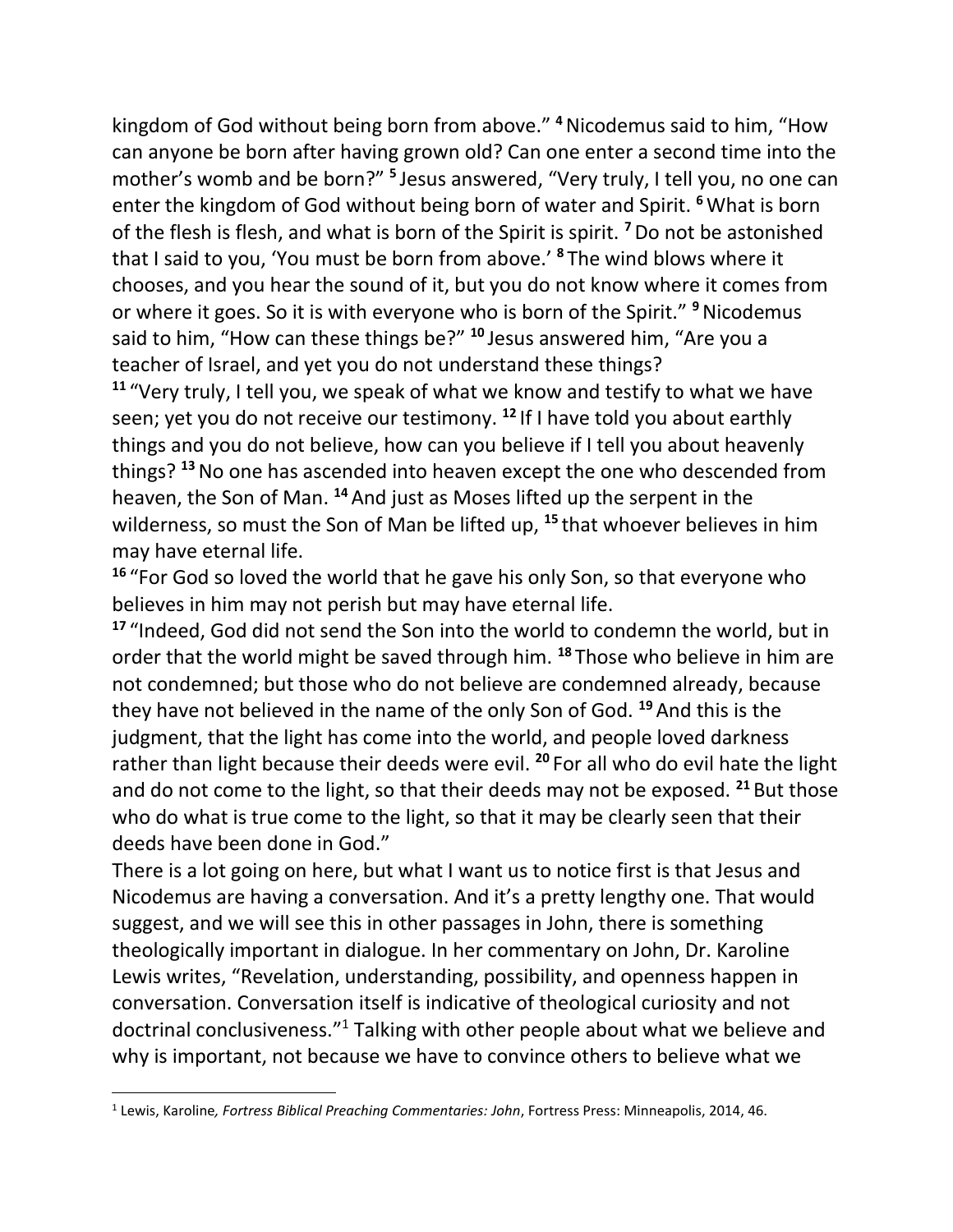believe, but because often it is through conversation that we experience something new about God, other people, and ourselves.

## **(To Alex and Anna) I wonder, are there people in your life who identify as Christians, but who have no interest in being part of a church?**

I talk to people who feel that way all the time, "I love God, but I don't want anything to do with the Church." Or, "Sunday mornings are the only time I have to get caught up on laundry or to take a walk." If we believe God connects to all of us in our own ways and we believe God is everywhere, then it seems like being a Christian is not dependent on being in Christian community. But the story of Nicodemus, reminds me that very often it has been in conversation with other people that I have had a change in perspective or thought new thoughts.

Before COVID, one of my favorite parts of the week was meeting with the sermon talk-back group on Wednesdays. The group would meet to talk about the sermon from the Sunday before. It was a great opportunity for to clarify points that I managed to muddy in my sermon and to share some of the things that didn't make the cut. The group asked questions and very often presented a different perspective on the text. It helped me as I worked on the sermon for the next Sunday.

## **(To Alex and Anna) Have y'all had that experience, seeing something in a new way, as a result of conversation with others?**

As I mentioned before, Nicodemus's conversation with Jesus did not yield positive results. In fact, he walked away from the conversation pretty much clueless. While he showed some openness in his willingness to have a conversation in the first place, he could never quite step out of the box in which he had God and himself. Jesus was messing with things that, in his mind, were unmovable, tradition and law. This what he knew, what he was taught. The conversation began, though, with the door cracking open just the littlest bit and a sliver of light shining through as he addressed Jesus "rabbi," which was a signal that he thought Jesus was somebody with some importance. He acknowledged Jesus must somehow be related to God, for only then could he do the "signs" he did, which so far in the narrative have only been changing water to wine at the wedding in Galilee. He asked questions. He was curious.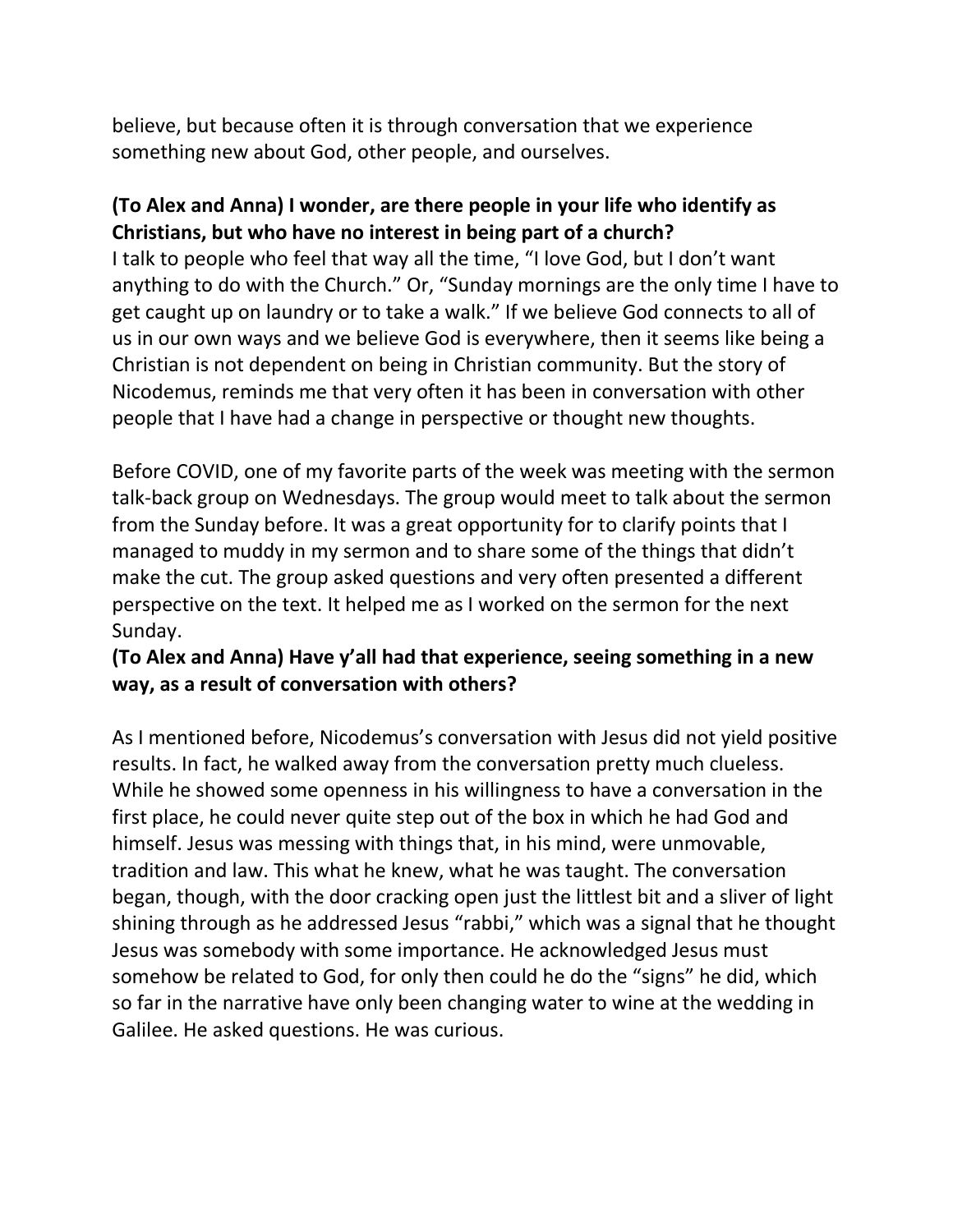"How can anyone be born after having grown old? Can one enter a second time into the mother's womb and be born?" **<sup>5</sup>** Jesus answered, "Very truly, I tell you, no one can enter the kingdom of God without being born of water and Spirit." Nicodemus struggled to understand what Jesus was saying and, truth be told, he isn't the only one. Christians have struggled with and misunderstood these verses as well. "…no one can enter the kingdom of God without being born of water and spirit." Nicodemus was like, "What? We have to crawl back into the womb?" And then Christians are like, "It means you have to be baptized. If you aren't baptized, you don't belong."

Neither is exactly right. What I think Jesus was saying is that we are all born through water (the womb), that's the biological birth process. But being born of the Spirit is something different. And this is where what I believe differs from what many of us were taught. Being "born of the Spirit" or "being born again," is not one grand event in which a person proclaims they believe certain things about God and/or Jesus. Being "born of the Spirit" is about experiences. It is about experiencing who God is, what God is doing in the world, and what God is doing in our lives, in your life. And it is not a onetime experience. We experience God in all kinds of ways every day. And ideally, in these experiences, something new is revealed, some new possibility, some new understanding of God.

Nicodemus's idea of God was a somewhat removed God through whom mighty, sometimes scary, things were accomplished. According to Bishop John Shelby Spong, in his book, *The Fourth Gospel: Tales of a Jewish Mystic*, "Nicodemus's God needed to be harnessed, nuanced and feared. Divine acts had to be validated by ecclesiastical authority. Nicodemus would never understand the birth of new consciousness. [In the Gospel] Jesus is portrayed as recognizing these new attitudes immediately, and in the tension between Nicodemus's controlled world and Jesus's understanding of the power of new life, their conversation unfolds."<sup>2</sup> The conversation between Jesus and Nic broke down because Nicodemus was unable to see that God could be anything other than what he knew. It isn't that Nicodemus's perspective was wrong, it was that it was incomplete. God will not be contained by Nicodemus's ideas about God or mine or any one person's or one religion's ideas about God. God will be God in all kinds of ways. That is the kind of God Jesus came to reveal. Not a different God than Nicodemus's, but another perspective, another experience of God that was bigger and more expansive.

<sup>2</sup> Spong, John Shelby, *The Fourth Gospel: Tales of a Jewish Mystic*, Harper Collins: New York, 2013, 87.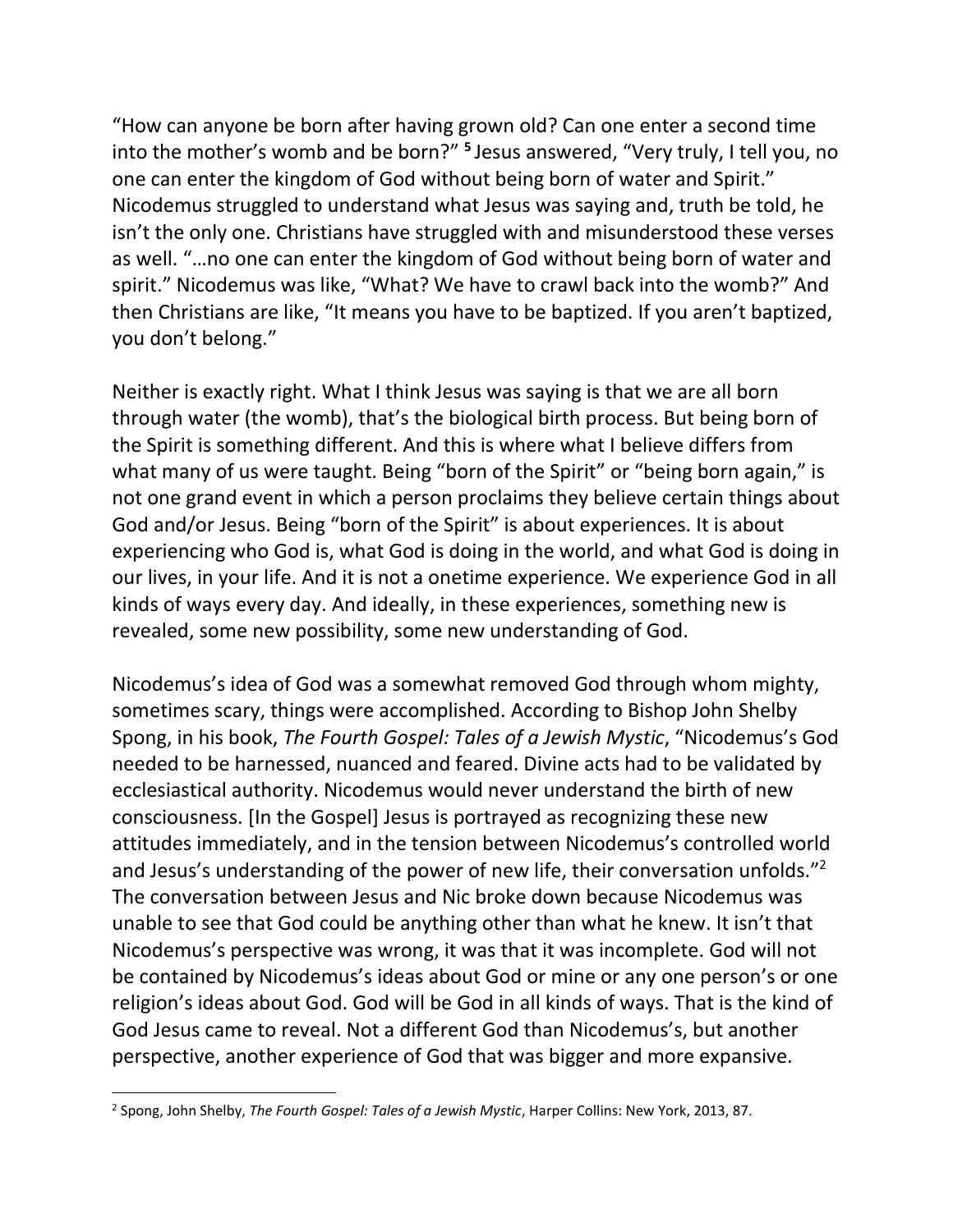This brings us to perhaps the most quoted verse in the Bible. And I can't leave this story without talking about it at least for a minute. John 3:16, "For God so loved the world that he gave his only Son, so that everyone who believes in him may not perish but may have eternal life." This verse gets a lot of bumper sticker, billboard, and t-shirt space. And it could certainly be the subject of a sermon all by itself. As we think about Nic's inability to imagine God being different than his experiences of God, there is something we should know about John 3:16. The Greek word translated "world" is the same word from which we get "cosmos." "For God so loved the cosmos…" We tend to think of the world as the people of the world, but really this verse is about God's love for the entirety of creation and it's about all of creation's relationship to the Creator. This verse asks us to perhaps imagine that God is bigger and more expansive than we have experienced as well.

In the text we will read next week, the narrative will move away from Jerusalem into Samaria where Jesus will show us what the world that God loves looks like as he encounters the woman at the well. And we will see how her experience is different from Nicodemus's. It is no accident that these two stories are presented side by side in the Gospel of John. I want us to take our time with these stories, so next week we are going to slow down and practice experiencing God in a new way by worshipping in the style of Taize'.

In the south of Burgundy, France is a small village called Taizé. This village founded over seventy years ago by Brother Roger is home to a monastic community devoted to prayer and reconciliation. The community is made up of brothers from all the continents and major denominations who gather three times a day, seven days a week, throughout the year to pray. While many people make pilgrimages to Taizé to experience the community and prayer life, most experience Taizé through the ways that community comes to us, namely by the characteristics it has contributed to Christian worship practices. While Taizé worship as practiced in the monastic community cannot be simply imitated, it can and has been adapted by many Christian communities.

Characteristics of Taize' worship are: repetitive sung prayer, time for silence, and reflection on scripture, very often from the book of Psalms. Next week, as we experience this worship style, John 4: 1-42 will be our focus. There will not be a